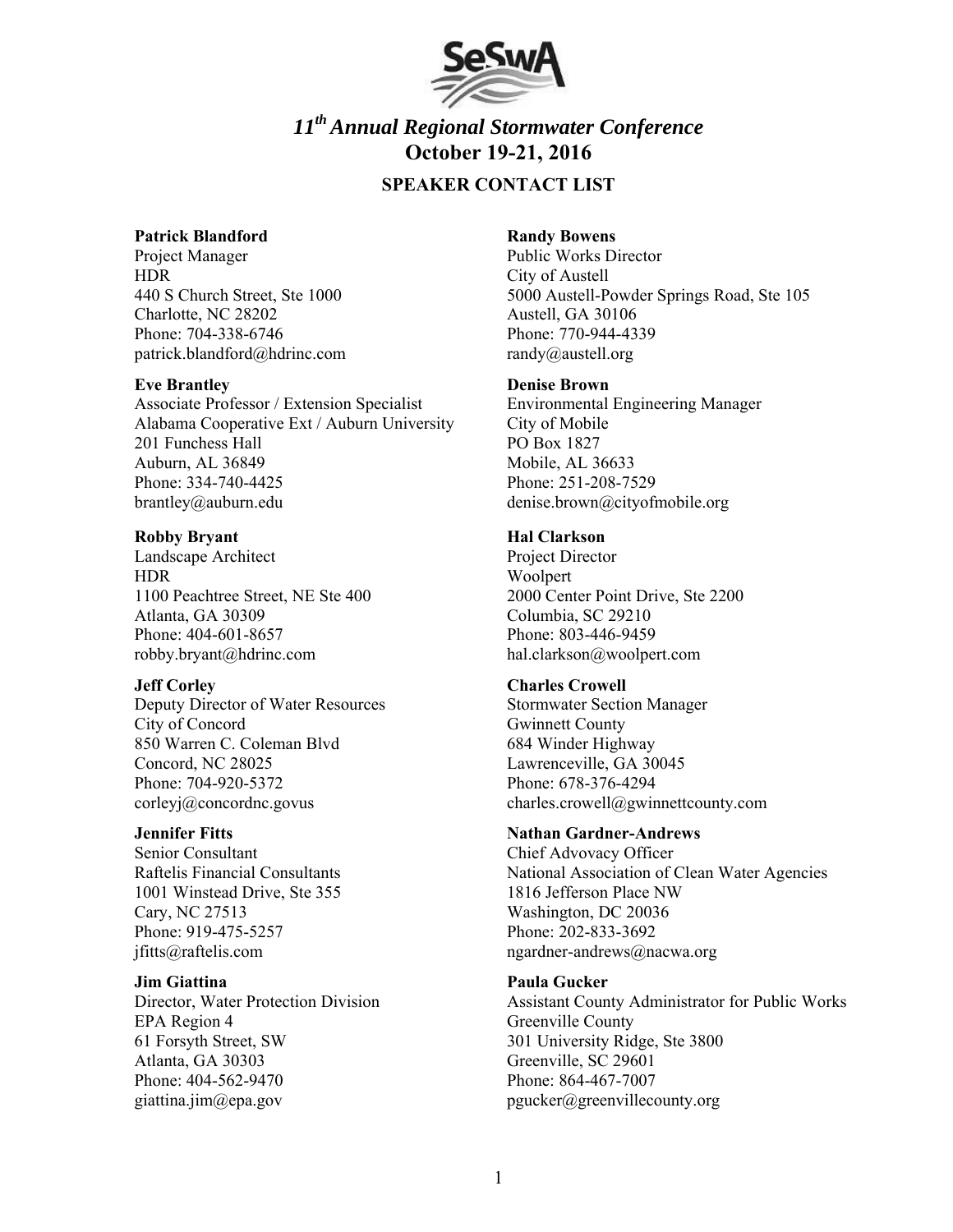

# *11th Annual Regional Stormwater Conference*  **October 19-21, 2016**

## **SPEAKER CONTACT LIST**

#### **Kyle Hall**

Senior Water Resource Engineer Charlotte-Mecklenburg 600 E 4th Street Charlotte, NC 28202 Phone: 704-336-4110 khall@charlottenc.gov

#### **Marc Horstman**

Technical Manager WK Dickson 720 Corporate Center Drive Raleigh, NC 27607 Phone: 919-782-0495 mhorstman@wkdickson.com

## **Greg Jennings**

President Jennings Environmental 1209 Blackburn Road Apex, NC 27502 Phone: 919-600-4790 jenningsenv@gmail.com

#### **Jarrod Karl**

Senior Principal Scientist Hazen and Sawyer 4944 Parkway Plaza Drive Charlotte, NC 28217 Phone: 704-357-3150 jkarl@hazenandsawyer.comus

## **Eric Larson**

Director of Environmental Engineering Beaufort County 120 Shanklin Road Beaufort, SC 29906 Phone: 843-255-2805 elarson@bcgov.net

#### **David Mason**

Principal CDM Smith 210 25th Avenue. N, Ste 1102 Nashville, TN 37203 Phone: 615-340-6516 masond@cdmsmith.com

#### **Laurie Hawks**

Water Resources Scientist Brown and Caldwell 990 Hammond Drive, Ste 400 Atlanta, GA 30328 Phone: 678-231-6433 lhawks@brwncald.com

## **Mohammad Jazil**

Lawyer Hopping Green & Sams 119 S Monroe Street Tallahassee, FL 32301 Phone: 850-425-2333 mjazil@hgslaw.com

#### **Julie Kaplan**

Water Resources Scientist Tetra Tech 2110 Powers Ferry Road SE, Ste 202 Atlanta, GA 30339 Phone: 770-738-6038 julie.kaplan@tetratech.com

## **Eric Kuehler**

Technology Transfer Specialist USDA Forest Service 320 Green Street Athens, GA 30602 Phone: 706-559-4268 ekuehler@fs.fed.us

## **Roger Lindsay**

Program Manager - Stormwater Section City of Nashville 800 2nd Avenue S Nashville, TN 37210 Phone: 615-862-4706 Roger.Lindsey@nashville.gov

## **Mark Miller**

Research Scientist AquaShield 2733 Kanasita Drive, Ste 111 Chattanooga, TN 37343 Phone: 423-870-8888 mmiller@aquashieldinc.com